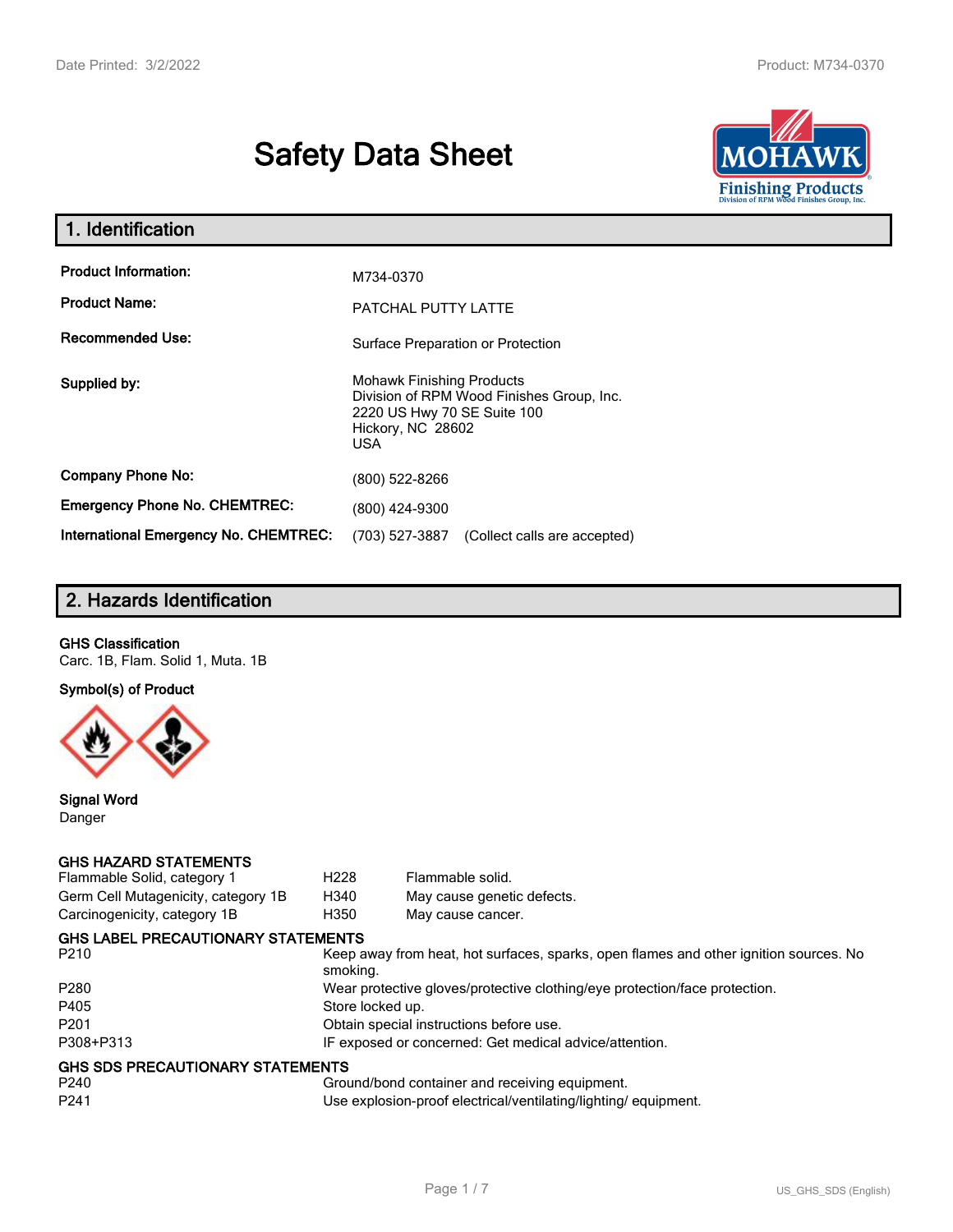# **3. Composition/Information on ingredients**

| <b>Chemical Name</b>         | CAS-No.    | Wt. %       | <b>GHS Symbols</b> | <b>GHS Statements</b> |
|------------------------------|------------|-------------|--------------------|-----------------------|
| crystalline silica           | 14808-60-7 | 25-40       | No Information     | No Information        |
| petroleum distillate         | 64742-48-9 | 25-40       | GHS08              | H304-340-350          |
| modified complex hydrocarbon | 64742-60-5 | $2.5 - 10$  | GHS07              | H332                  |
| mixed glycercides            | 68308-54-3 | $2.5 - 10$  | No Information     | No Information        |
| polyethylene wax             | 8002-74-2  | $2.5 - 10$  | GHS07              | H332                  |
| titanium dioxide             | 13463-67-7 | $0.1 - 1.0$ | GHS08              | H351                  |

The exact percentage (concentration) of ingredients is being withheld as a trade secret.

The text for GHS Hazard Statements shown above (if any) is given in the "Other information" Section.

# **4. First-aid Measures**



FIRST AID - EYE CONTACT: IF IN EYES: Rinse cautiously with water for several minutes. Remove contact lenses, if present and easy to do. Continue rinsing. If eye irritation persists: Get medical advice/attention.

FIRST AID - SKIN CONTACT: IF ON SKIN: Gently wash with plenty of Soap and Water. If skin irritation occurs: Get medical advice/ attention.

FIRST AID - INGESTION: IF SWALLOWED: rinse mouth. Do NOT induce vomiting. IF exposed or if you feel unwell: Call a POISON CENTER or doctor/physician.

FIRST AID - INHALATION: IF INHALED: If breathing is difficult, remove victim to fresh air and keep at rest in a position comfortable for breathing. IF exposed or if you feel unwell: Call a POISON CENTER or doctor/physician.

# **5. Fire-fighting Measures**

**SPECIAL FIREFIGHTING PROCEDURES:** Evacuate all persons from the fire area to a safe location. Move non-burning material, as feasible, to a safe location as soon as possible. Fire fighters should be protected from potential explosion hazards while extinguishing the fire. Wear self-contained breathing apparatus (SCBA) and full fire-fighting protective clothing. Thoroughly decontaminate all protective equipment after use. Containers of this material may build up pressure if exposed to heat (fire). Use water spray to cool fire-exposed containers. Use water spray to disperse vapors if a spill or leak has not ignited. This precaution will help prevent the accumulation of an explosive vapor-air mixture after the initial fire is extinguished.

**FIREFIGHTING EQUIPMENT:** This is a NFPA/OSHA flammable solid. Follow NFPA 400, Chapters 5 and 13 for fire protection and fire suppression. Use a dry chemical, carbon dioxide, or similar ABC fire extinguisher for incipient fires. Water may be used to cool and prevent rupture of containers that are exposed to heat from fire.

# **6. Accidental Release Measures**

#### **ENVIRONMENTAL MEASURES:** No Information

**STEPS TO BE TAKEN IN CASE MATERIAL IS RELEASED OR SPILLED:** Follow personal protective equipment recommendations found in Section VIII. Personal protective equipment needs must be evaluated based on information provided on this sheet and the special circumstances created by the spill including; the material spilled, the quantity of the spill, the area in which the spill occurred, and the training and the expertise of employees in the area responding to the spill. Never exceed any occupational exposure limits. Shut off ignition sources; including electrical equipment and flames. Do not allow smoking in the area. Do not allow the spilled product to enter public drainage system or open waterways.

## **7. Handling and Storage**



**HANDLING:** Avoid inhalation and contact with eyes, skin, and clothing. Wash hands thoroughly after handling and before eating or drinking. In keeping with safe handling practices, avoid ignition sources (smoking, flames, pilot lights, electrical sparks); ground and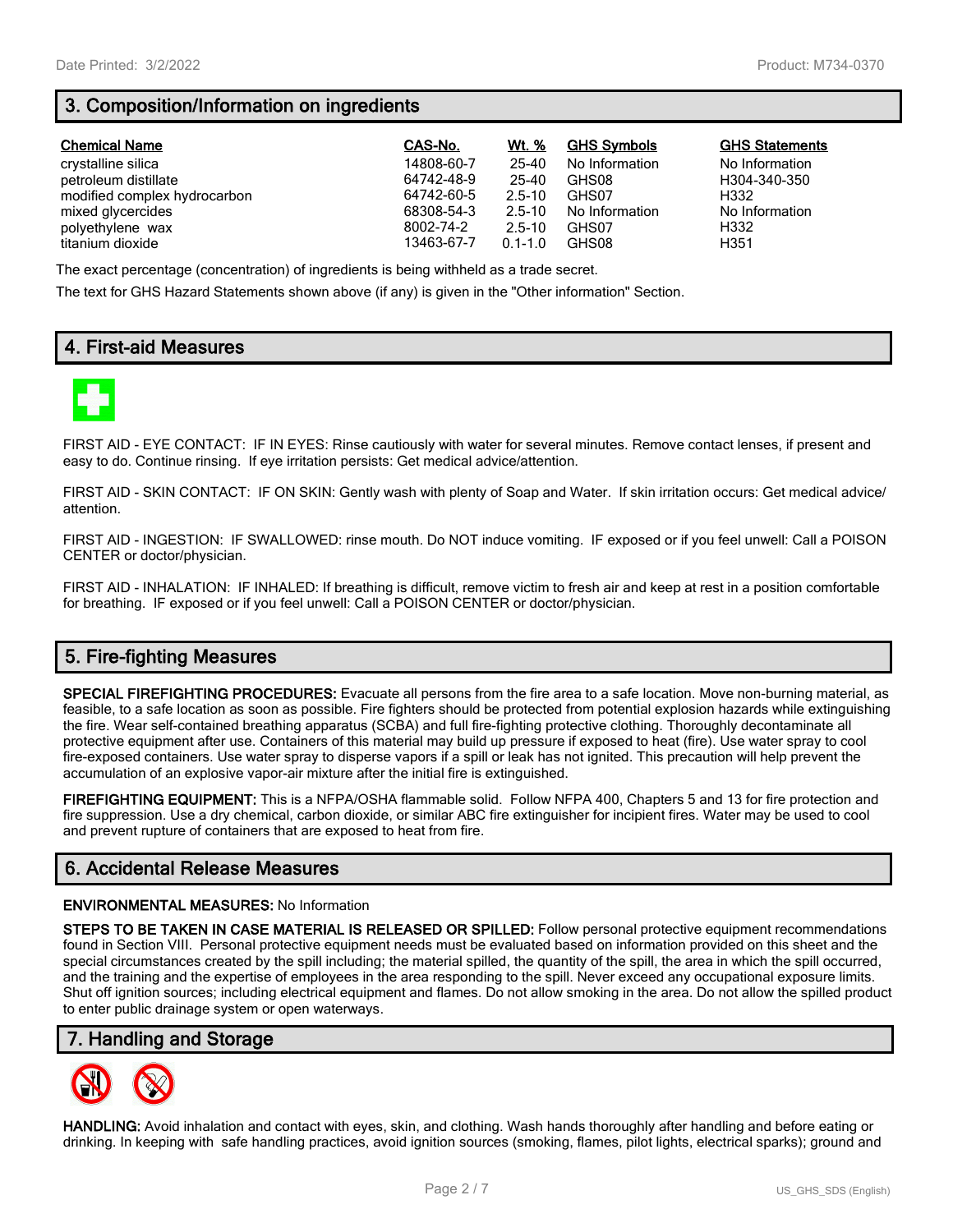bond containers when transferring the material to prevent static electricity sparks that could ignite vapor and use spark proof tools and explosion proof equipment. Empty containers may retain product residue or vapor. Do not pressurize, cut, weld, braze, solder, drill, grind, or expose container to heat, flame, sparks, static electricity, or other sources of ignition. Any of these actions can potentially cause an explosion that may lead to injury.

**STORAGE:** Keep containers closed when not in use. Store in cool well ventilated space away from incompatible materials.

### **8. Exposure Controls/Personal Protection**

| Ingredients with Occupational Exposure Limits |                         |                       |                     |                         |
|-----------------------------------------------|-------------------------|-----------------------|---------------------|-------------------------|
| <b>Chemical Name</b>                          | <b>ACGIH TLV-TWA</b>    | <b>ACGIH-TLV STEL</b> | <b>OSHA PEL-TWA</b> | <b>OSHA PEL-CEILING</b> |
| crystalline silica                            | $0.025 \,\mathrm{mg/m}$ | N.D.                  | $50 \mu q/m3$       | N.D.                    |
| petroleum distillate                          | N.D.                    | N.D.                  | N.D.                | N.D.                    |
| modified complex hydrocarbon                  | N.D.                    | N.D.                  | N.D.                | N.D.                    |
| mixed glycercides                             | N.D.                    | N.D.                  | N.D.                | N.D.                    |
| polyethylene wax                              | $2 \text{ mg/m}$ 3      | N.D.                  | N.D.                | N.D.                    |
| titanium dioxide                              | 10 mg/m $3$             | N.D.                  | 15 mg/m $3$         | N.D.                    |

**Further Advice: MEL = Maximum Exposure Limit OES = Occupational Exposure Standard SUP = Supplier's Recommendation Sk = Skin Sensitizer N.E. = Not Established N.D. = Not Determined**

#### **Personal Protection**



**RESPIRATORY PROTECTION:** In case of insufficient ventilation wear suitable respiratory equipment.

**SKIN PROTECTION:** Wear chemical resistant footwear and clothing such as gloves, an apron or a whole body suit as appropriate.



**EYE PROTECTION:** Safety glasses



**OTHER PROTECTIVE EQUIPMENT:** No Information



**HYGIENIC PRACTICES:** It is good practice to avoid contact with the product and/or its vapors, mists or dust by using appropriate protective measures. Wash thoroughly after handling and before eating or drinking.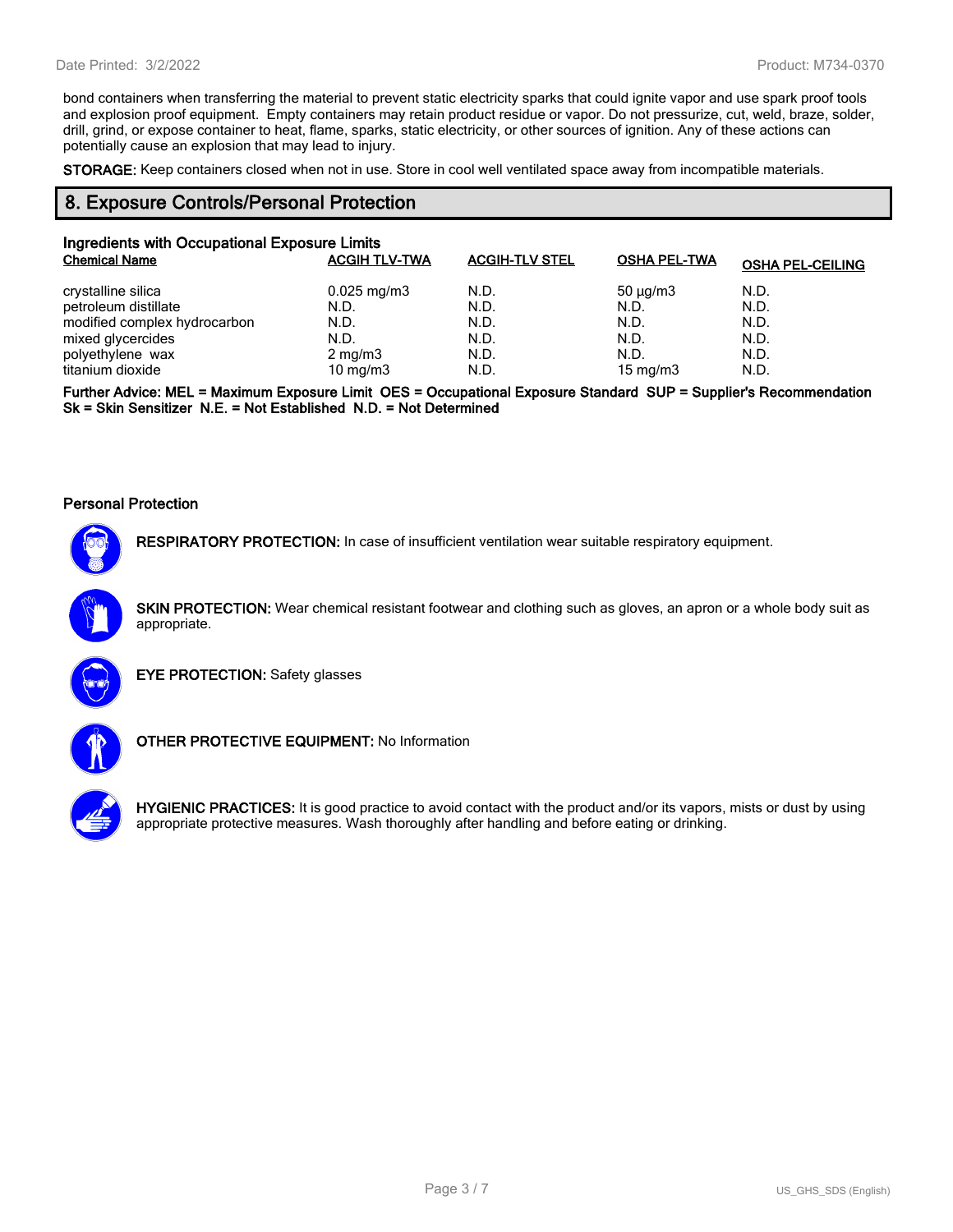**N.I. = No Information**

# **9. Physical and Chemical Properties**

| Appearance:                    | Solid                      | <b>Physical State:</b>                      | <b>SOLID</b>   |
|--------------------------------|----------------------------|---------------------------------------------|----------------|
| Odor:                          | Oily Hydrocarbon           | <b>Odor Threshold:</b>                      | Not determined |
| Density, g/cm3:                | 1.184                      | pH:                                         | Not determined |
| Freeze Point, °F:              | Not determined             | Viscosity:                                  | Not determined |
| <b>Solubility in Water:</b>    | Not determined             | Partition Coefficient, n-octanol/<br>water: | Not determined |
| Decomposition temperature, °F: | Not determined             | <b>Explosive Limits, %:</b>                 | Not determined |
| Boiling Range, °F:             | Not determined             | Flash Point, °F:                            | 210 °F         |
| Combustibility:                | <b>Supports Combustion</b> | Auto-Ignition Temperature, °F:              | Not determined |
| <b>Evaporation Rate:</b>       | Slower than Diethyl Ether  | Vapor Pressure, mmHq:                       | Not determined |
| <b>Vapor Density:</b>          | Not determined             |                                             |                |

# **10. Stability and reactivity**

**STABILITY:** Stable under normal conditions.

**CONDITIONS TO AVOID:** Heat, flames and sparks.

**INCOMPATIBILITY:** Acids, Bases, Oxidizing agents

**HAZARDOUS DECOMPOSITION PRODUCTS:** Not determined.

## **11. Toxicological information**

**Practical Experiences**

**EMERGENCY OVERVIEW:** No Information

**EFFECT OF OVEREXPOSURE - EYE CONTACT:** No Information

**EFFECT OF OVEREXPOSURE - INGESTION:** No Information

**EFFECT OF OVEREXPOSURE - INHALATION:** No Information

**EFFECT OF OVEREXPOSURE - SKIN CONTACT:** No Information

**CARCINOGENICITY:** May cause cancer.

This product contains Titanium Dioxide, which is listed by IARC as possibly carcinogenic to humans (Group 2B). This listing is based on inadequate evidence of carcinogenicity in humans and sufficient evidence in experimental animals. This classification is relevant when exposed to titanium dioxide in dust or powder form only, including cured product that is subject to sanding, grinding, cutting, or other surface preparation activities.

#### **PRIMARY ROUTE(S) OF ENTRY:**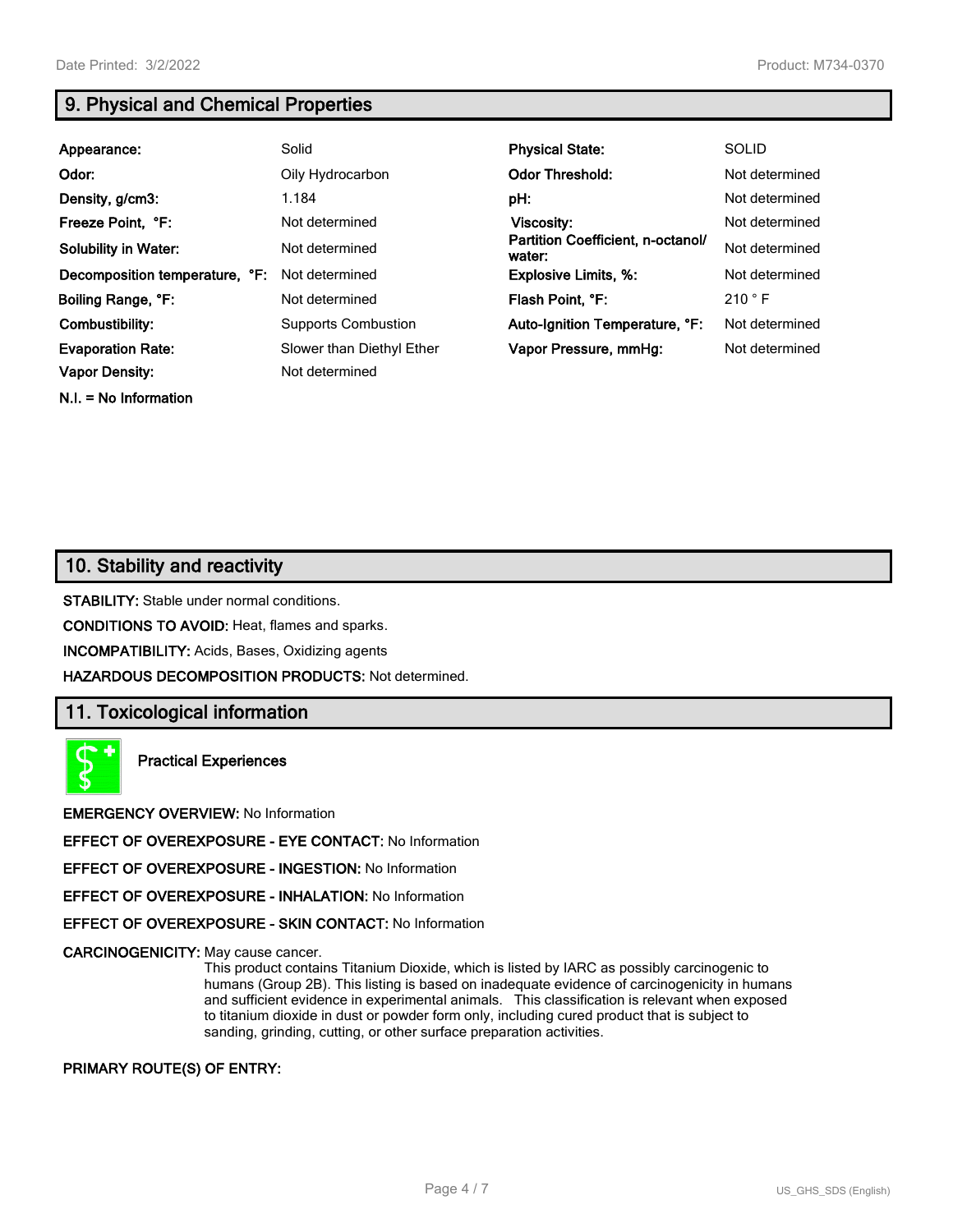#### **Acute Toxicity Values The acute effects of this product have not been tested. Data on individual components are tabulated below**

| CAS-No.    | <b>Chemical Name</b>         | Oral LD50        | Dermal LD50                      | Vapor LC50   |
|------------|------------------------------|------------------|----------------------------------|--------------|
| 14808-60-7 | crystalline silica           | >5000 mg/kg      | >5000 mg/kg                      | >20 mg/l Rat |
| 64742-48-9 | petroleum distillate         | >5000 mg/kg Rat  | >3160 mg/kg Rabbit               | >20 mg/L Rat |
| 64742-60-5 | modified complex hydrocarbon | >5000 mg/kg Rat  | >3600 mg/kg Rabbit               | >20          |
| 68308-54-3 | mixed glycercides            | >5001            | >5001                            | >20.1        |
| 8002-74-2  | polyethylene wax             | >3750 mg/kg Rat  | >3600 mg/kg Rabbit               | $>14$ ma/l   |
| 13463-67-7 | titanium dioxide             | >10000 mg/kg Rat | $>10000$ mg/kg Rabbit $>20$ mg/l |              |

#### **N.I. = No Information**

# **12. Ecological information**

**ECOLOGICAL INFORMATION:** Ecological evaluation of this material has not been performed; however, do not allow the product to be released to the environment without governmental approval/permits.

# **13. Disposal Information**



**Product**

**DISPOSAL METHOD:** Waste from this material may be a listed and/or characteristic hazardous waste. Dispose of material, contaminated absorbent, container and unused contents in accordance with local, state, and federal regulations.

**STEPS TO BE TAKEN IN CASE MATERIAL IS RELEASED OR SPILLED:** Follow personal protective equipment recommendations found in Section VIII. Personal protective equipment needs must be evaluated based on information provided on this sheet and the special circumstances created by the spill including; the material spilled, the quantity of the spill, the area in which the spill occurred, and the training and the expertise of employees in the area responding to the spill. Never exceed any occupational exposure limits. Shut off ignition sources; including electrical equipment and flames. Do not allow smoking in the area. Do not allow the spilled product to enter public drainage system or open waterways.

# **14. Transport Information**

**SPECIAL TRANSPORT PRECAUTIONS:** No Information

**DOT:** NOT RESTRICTED

**IATA:** NOT RESTRICTED

**IMDG:** NOT RESTRICTED

# **15. Regulatory Information**

## **U.S. Federal Regulations:**

#### **CERCLA - SARA Hazard Category**

This product has been reviewed according to the EPA 'Hazard Categories' promulgated under Sections 311 and 312 of the Superfund Amendment and Reauthorization Act of 1986 (SARA Title III) and is considered, under applicable definitions, to meet the following categories:

Fire Hazard, Chronic Health Hazard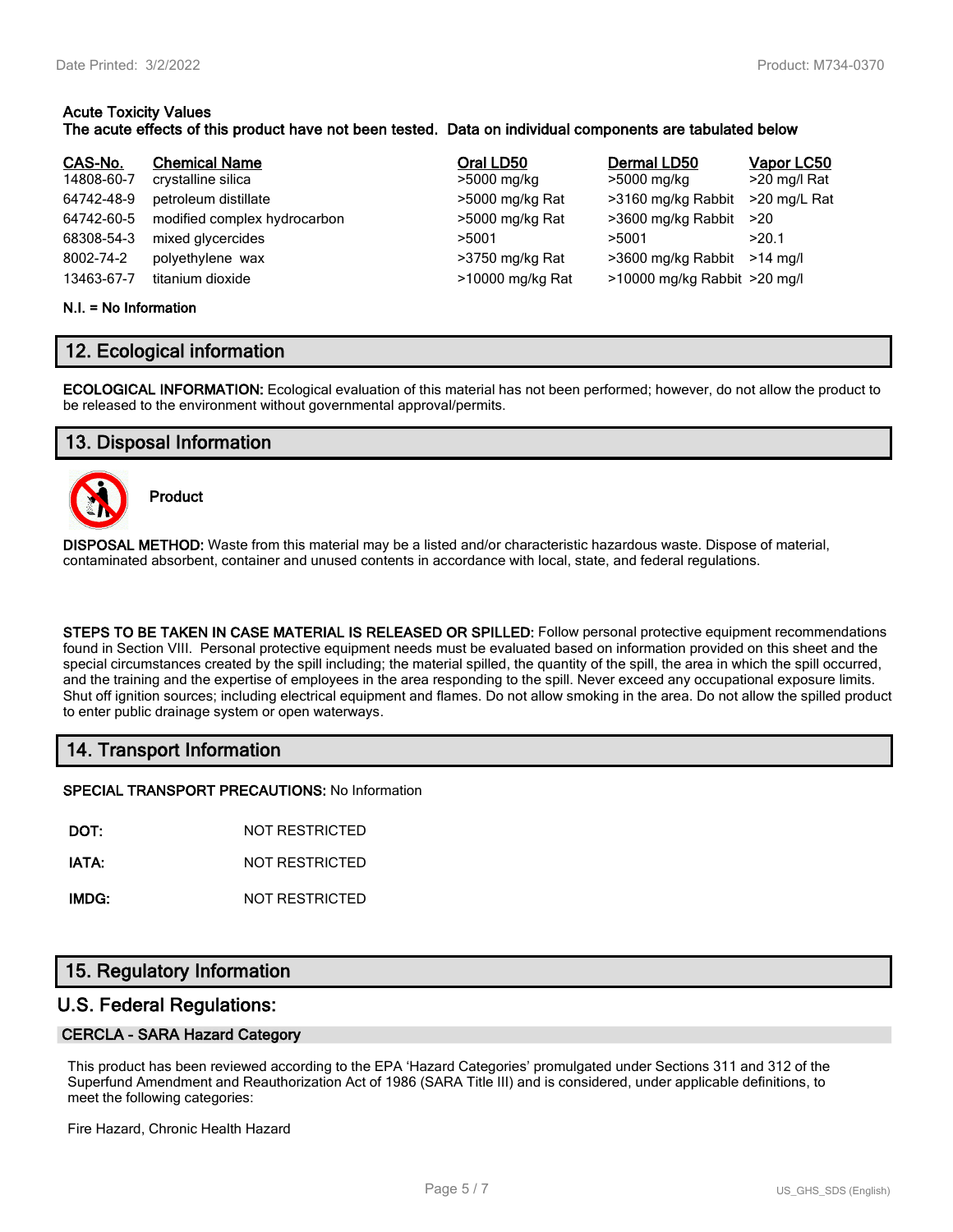#### **SARA SECTION 313**

This product contains the following substances subject to the reporting requirements of Section 313 of Title III of the Superfund Amendment and Reauthorization Act of 1986 and 40 CFR part 372:

No Sara 313 components exist in this product.

#### **TOXIC SUBSTANCES CONTROL ACT**

This product contains the following chemical substances subject to the reporting requirements of TSCA 12(B) if exported from the United States:

#### **Chemical Name CAS-No.**

zinc 7440-66-6 lead 7439-92-1

# **U.S. State Regulations:**

## **CALIFORNIA PROPOSITION 65**

WARNING: Cancer and Reproductive Harm - www.P65Warnings.ca.gov.

Crystalline Silica, Cancer, 39.0499% Cadmium, Reproductive Harm, 0%

# **16. Other Information**

| <b>Revision Date:</b>  | 3/2/2022                                                                                                                                                                                                                                                                                                                                                                                        | <b>Supersedes Date:</b> | 9/14/2021 |
|------------------------|-------------------------------------------------------------------------------------------------------------------------------------------------------------------------------------------------------------------------------------------------------------------------------------------------------------------------------------------------------------------------------------------------|-------------------------|-----------|
| Reason for revision:   | <b>Revision Description Changed</b><br><b>Product Composition Changed</b><br>Substance Hazard Threshold % Changed<br>Substance and/or Product Properties Changed in Section(s):<br>02 - Hazards Identification<br>03 - Composition/Information on Ingredients<br>09 - Physical & Chemical Information<br>15 - Regulatory Information<br>16 - Other Information<br>Revision Statement(s) Changed |                         |           |
| Datasheet produced by: | <b>Regulatory Department</b>                                                                                                                                                                                                                                                                                                                                                                    |                         |           |
| <b>HMIS Ratings:</b>   |                                                                                                                                                                                                                                                                                                                                                                                                 |                         |           |

| пt<br>--- | - |  |  | .<br>ою<br>чиог.<br>1 I C |  |
|-----------|---|--|--|---------------------------|--|
|           |   |  |  |                           |  |

#### Volatile Organic Compounds, gr/ltr: 405

#### **Text for GHS Hazard Statements shown in Section 3 describing each ingredient:**

| H304 | May be fatal if swallowed and enters airways.                   |
|------|-----------------------------------------------------------------|
| H332 | Harmful if inhaled.                                             |
| H340 | May cause genetic defects.                                      |
| H350 | May cause cancer.                                               |
| H351 | Suspected of causing cancer.                                    |
|      | cons for CHS Dictograms shown in Section 3 describing each ingr |

 $\mathsf{a}\mathsf{u}\mathsf{u}\mathsf{s}$  snown in Section 3 describing each ingredient<mark>:</mark>

**GHS07**